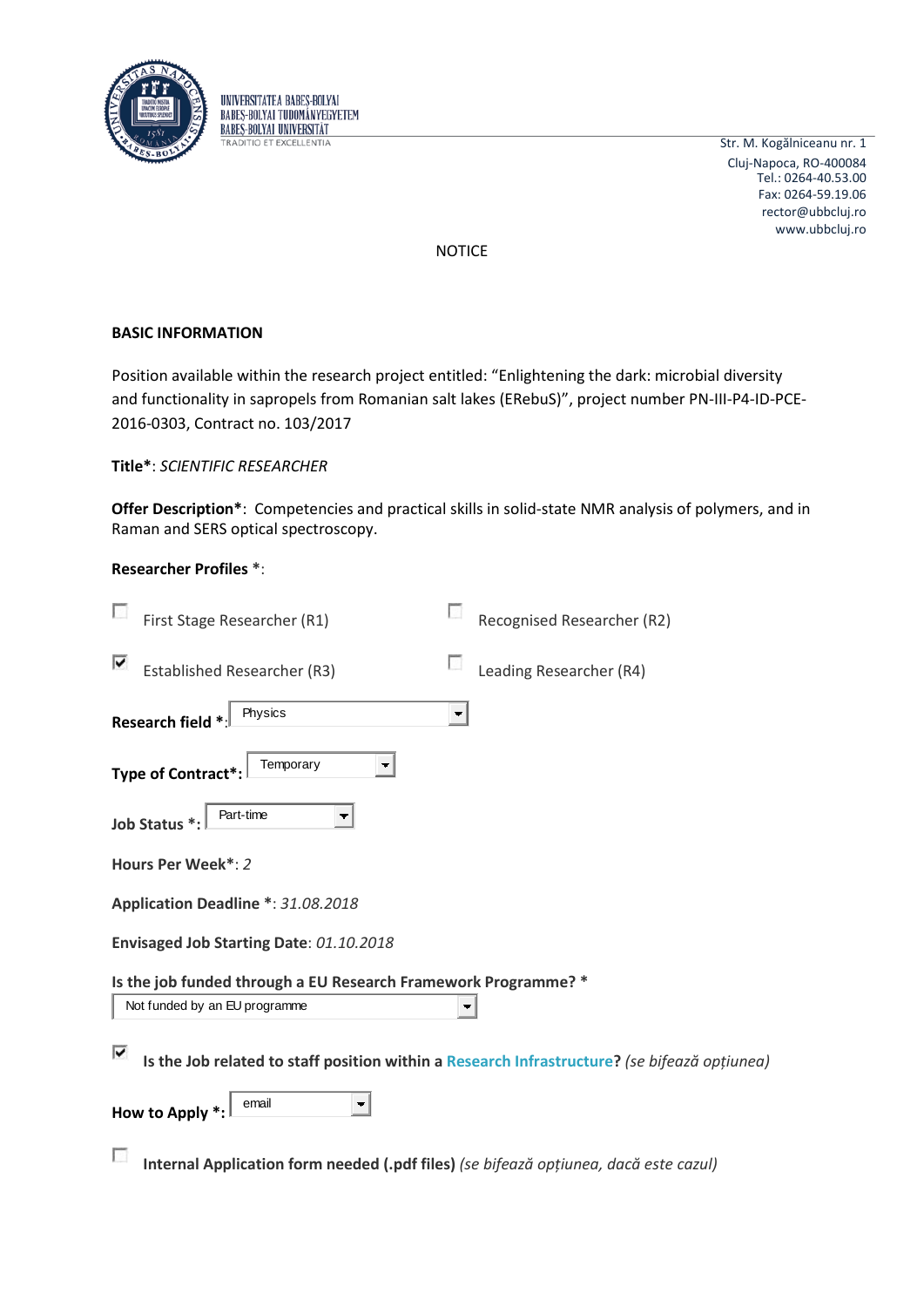#### **HIRING INFO & WORK LOCATION**

**Number of positions available\*: 1**

**Company/Institute\*:** *Faculty of Biology and Geology*

**Department\*:** *Molecular Biology and Biotechnology*

### **REQUIREMENTS**

**Required Education Level** *(se completează unul sau mai multe câmpuri, după caz)*

| Main Research Field*: Physics                 |  |  |  |  |
|-----------------------------------------------|--|--|--|--|
| Level <sup>*</sup> : $\Box$ PhD or equivalent |  |  |  |  |
| Main Research Field*: Please Select           |  |  |  |  |
| <b>Please Select</b><br>Level <sup>*</sup> :  |  |  |  |  |

**Skills/Qualifications**: Experience in solid-state NMR spectroscopy, Raman and SERS spectroscopy.

**Specific Requirements**: Study / placement/ research mobility abroad with a minimum duration of 36 months; A minimum of 4 years of experience as team member or main coordinator in research projects; At least 15 publications in peer-reviewed ISI journals throughout entire career and at least 2 peer-review (ISI) publications as main author in the last 5 years in the field of NMR and Raman/SERS spectroscopy.

**Required Languages** *(se completează unul sau mai multe câmpuri, după caz)*

| <b>ENGLISH</b><br>Language *               |
|--------------------------------------------|
| Good<br>Level*                             |
| <b>Please Select</b><br>Language *         |
| <b>Please Select</b><br>Level*             |
| <b>Required Research Experience (se co</b> |

**Required Research Experience** *(se completează unul sau mai multe câmpuri, după caz)*

| Research Field * \                    | Physics |              |  |
|---------------------------------------|---------|--------------|--|
| <b>Years of Research Experience *</b> |         | More than 10 |  |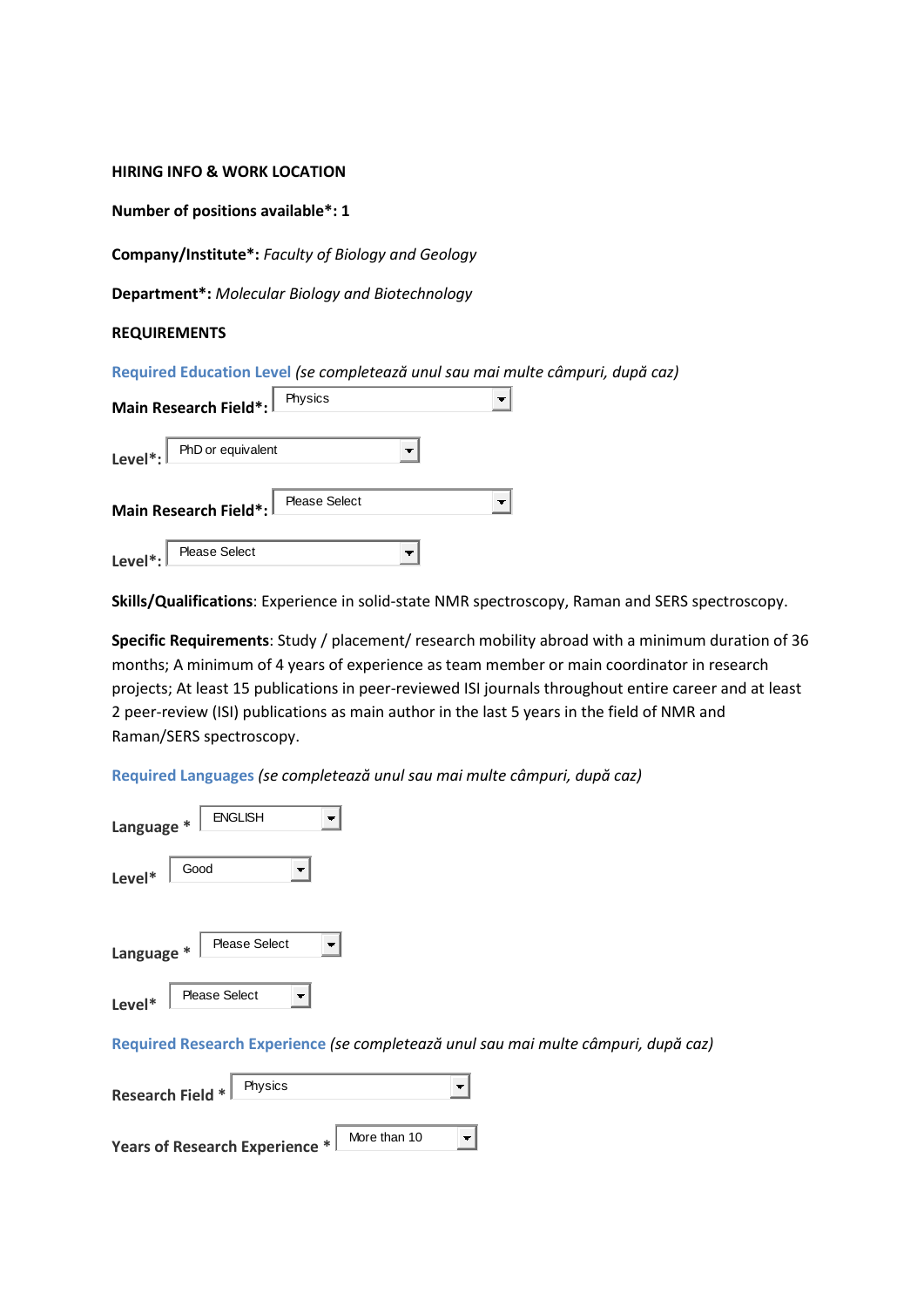| <b>Research Field *1</b>              | <b>Please Select</b> |                      |  |
|---------------------------------------|----------------------|----------------------|--|
| <b>Years of Research Experience *</b> |                      | <b>Please Select</b> |  |

## **ADDITIONAL INFO**

**Website for additional job details**: *(câmp opțional)*

**Benefits**: *(câmp opțional)*

**Eligibility criteria**: *Only candidates fulfilling the following criteria will be considered: BSc, MSc and PhD in Physics; study / placement/ research mobility abroad with a minimum duration of 36 months; A minimum of 4 years of experience as team member or main coordinator in research projects; At least 15 publications in peer-reviewed ISI journals throughout entire career and at least 2 peer-review (ISI) publications as main author in the last 5 years in the field of NMR and Raman/SERS spectroscopy.*

**Selection process**: *analysis of CV and additional documents proving the required skills and experience. The selected candidates will be invited for interview.*

**Additional comments**: *Applicants should send their CV and scanned copies of documents proving their research expertise by e-mail to the Project's manager: horia.banciu@ubbcluj.ro*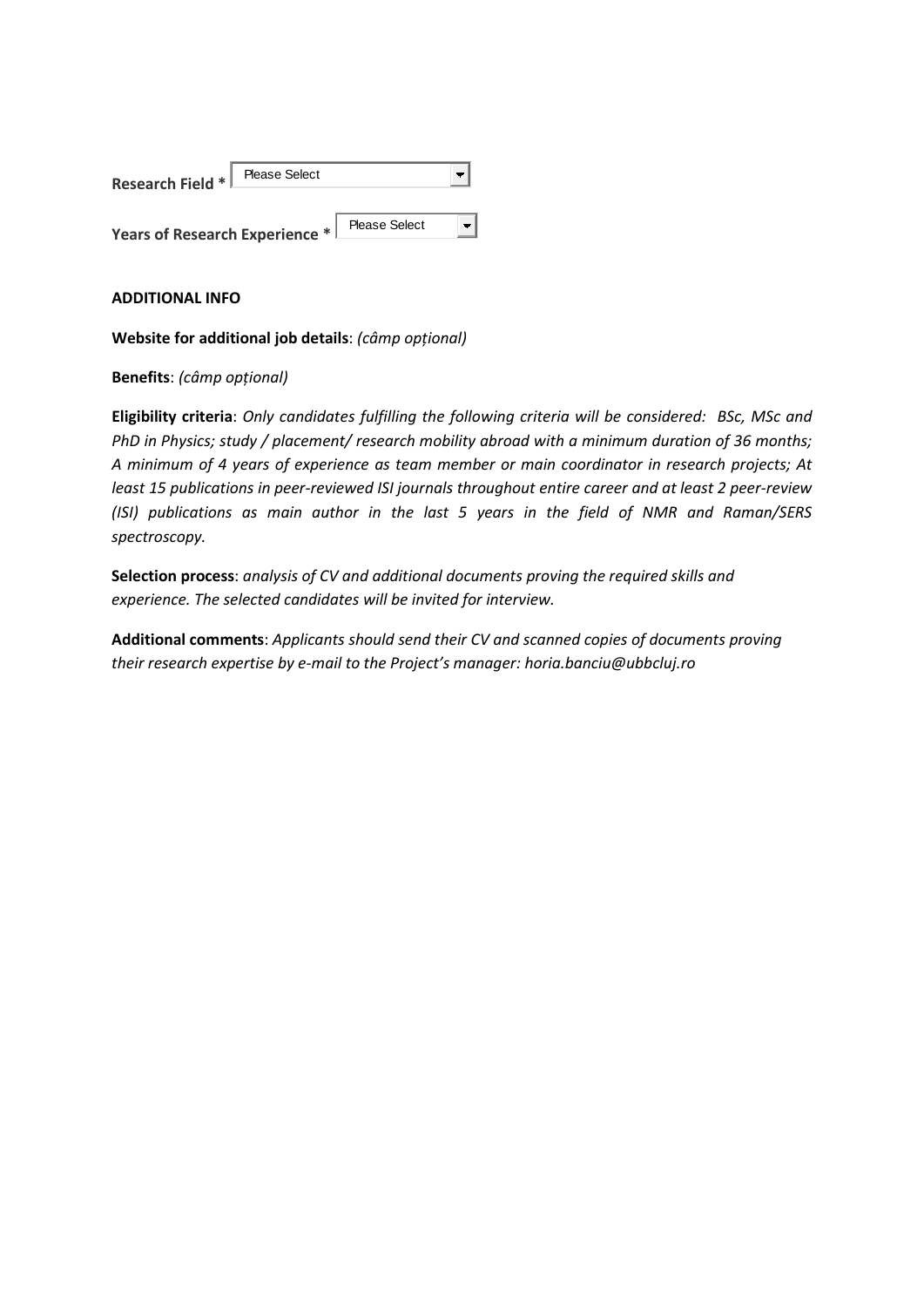*Annex 1*

*Research and subresearch fields*

#### **Agricultural Sciences**

Agricultural products Agronomics Enology Forest sciences **Other** Phytotechny Soil science Temperate agriculture Tropical agriculture Zootechnics

#### **Anthropology**

Communication anthropology Cultural anthropology Ethnology Medical anthropology **Other** Physical anthropology Social anthropology

#### **Architecture**

Design Landscape architecture Naval architecture **Other** 

#### **Arts**

Arts management Fashion studies Fine arts Handicrafts **Other** Performing arts Visual arts

#### **Astronomy**

Astrophysics Cosmology **Other Biological sciences** Biodiversity Biological engineering Biology Botany Laboratory animal science Nutritional sciences **Other** Zoology

#### **Chemistry**

Analytical chemistry Applied chemistry Biochemistry Combinatorial chemistry Computational chemistry Heterogeneous catalysis Homogeneous catalysis Inorganic chemistry Instrumental analysis Instrumental techniques Molecular chemistry Organic chemistry **Other** Physical chemistry Reaction mechanisms and dynamics Solar chemistry Structural chemistry

### **Communication sciences**

Audiovisual communication Business communication Editing Graphic communication Journalism

Media studies On -line information services **Other** Public relations Publishing Science communication Speech communication

### **Computer science**

3 D modelling Autonomic computing Computer architecture Computer hardware Computer systems Cybernetics Database management Digital systems Informatics Modelling tools **Other** Programming Systems design

#### **Criminology**

#### **Cultural studies**

African studies American studies Ancient studies Anglo Saxon studies Arabic studies Asian studies Byzantine studies Coptic studies Eskimo studies European studies Islamic studies Jewish studies Middle Ages studies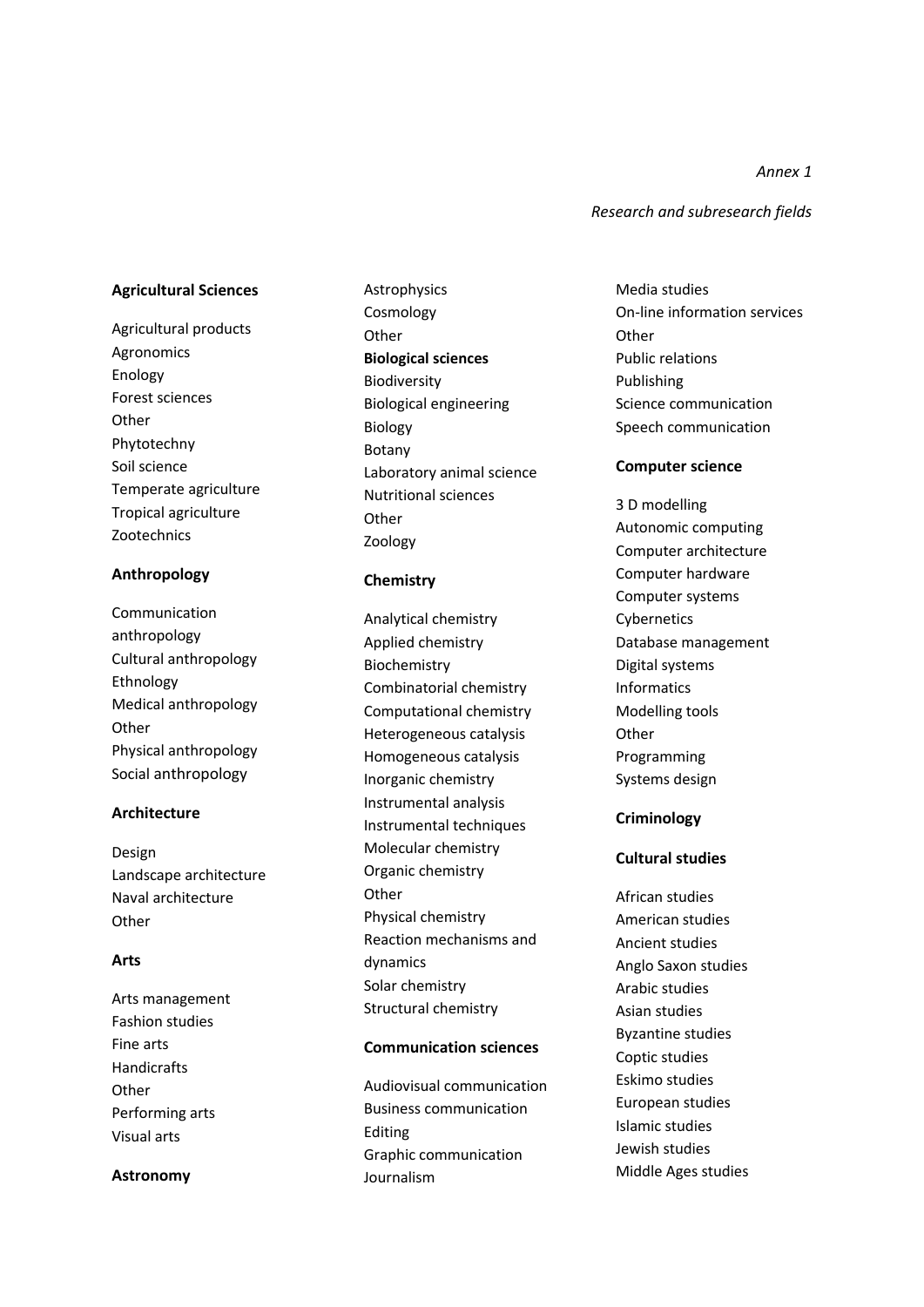Middle East studies Oriental studies **Other** Regional studies Renaissance studies Russian studies Third world studies **Demography**

#### **Economics**

Administrative sciences Agricultural economics Applied economics Banking Business economics Cadastral survey Commercial economics Construction economics Consumer economics Cyclical economics Econometrics Economic policy Economic systems Economic theory Economics of development Environmental economics Financial science Fishery economy Food economics Health economics Home economics Industrial economics International economics Knowledge economy Labour economics Labour market economics Land economy Local public economics Macroeconomics Management studies Marketing **Microeconomics Other** Political economy

Production economics Social economics Tourism studies Transport economics Valuation Veterinary economics

#### **Educational sciences**

Education Learning studies **Other** Research methodology Teaching methods

#### **Engineering**

Aerospace engineering Agricultural engineering Biomaterial engineering Biomedical engineering Chemical engineering Civil engineering Communication engineering Computer engineering Control engineering Design engineering Electrical engineering Electronic engineering Geological engineering Industrial engineering Knowledge engineering Maritime engineering Materials engineering Mechanical engineering Microengineering Nuclear engineering **Other** Precision engineering Process engineering Project engineering Simulation engineering Sound engineering Surveying Systems engineering Thermal engineering

Water resources engineering

#### **Environmental science**

Earth science Ecology Global change Natural resources management **Other** Water science

#### **Ethics in health sciences**

**Ethics in natural sciences**

#### **Ethics in physical sciences**

**Ethics in social sciences**

#### **Geography**

**Cartography** Economic geography **Geopolitics** Historical geography Human geography **Other** Regional geography Social geography

#### **Geosciences**

Geology Hydrology **Other History**

Ancient history Archaeology Art history Church history Contemporary history Economic history Genealogy **Heraldry** History of agriculture History of design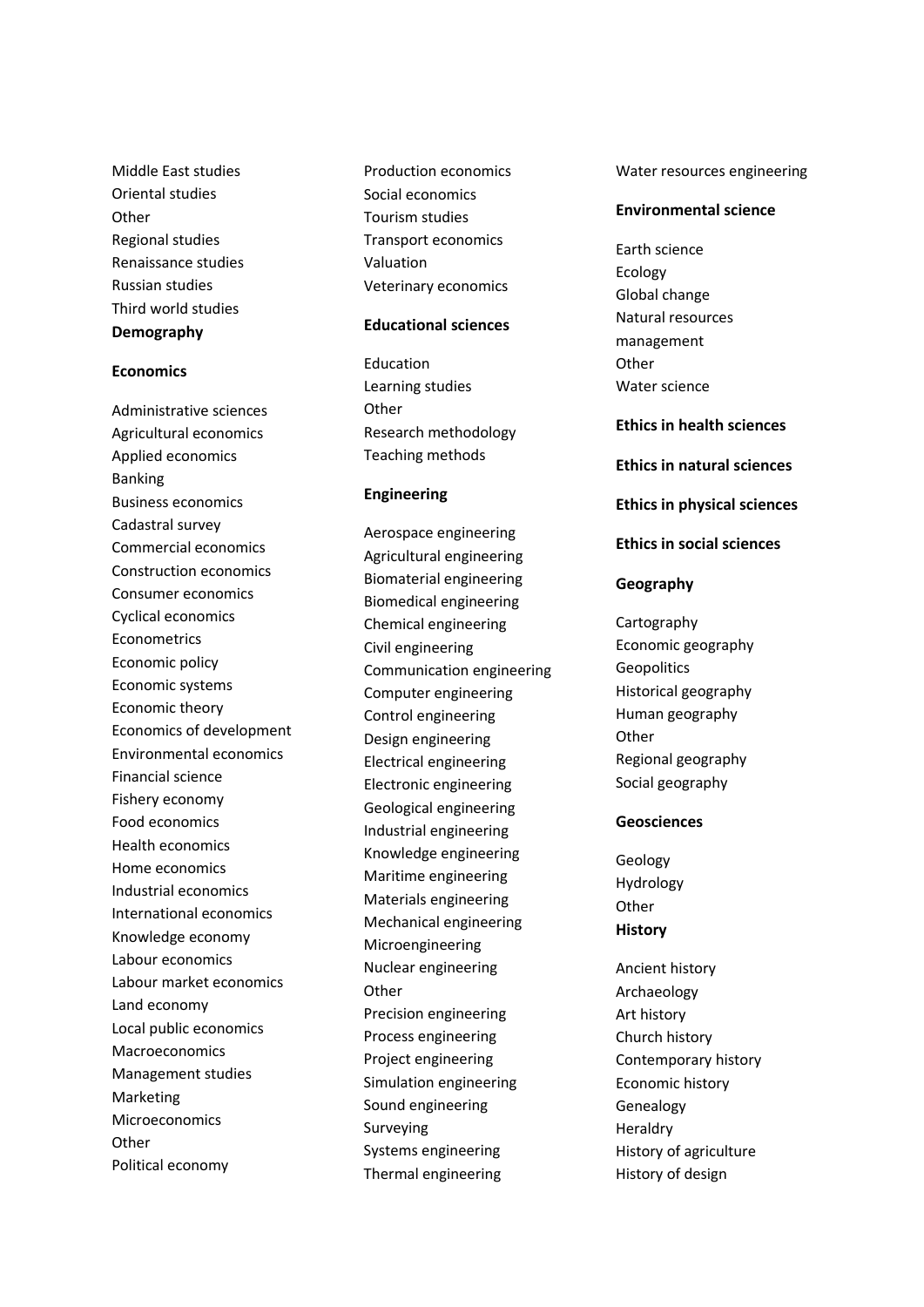History of law History of performance History of philosophy History of religions History of science History of social sciences Local history Medieval history Modern history Music history Numismatics **Other** Paleography Political history Prehistory Sigillography Social history

# **Information science**

Archivistics Diplomatics Documentation Information management Library science **Other** 

#### **Juridical sciences**

Agrarian law Canon law Comparative law Criminal law Environmental law European law Finance law Fiscal law Health law Informatic law International law Judicial law Juvenile law Labour law Media law Medical law **Other** 

Private law Public law Roman law Social law Transportation law

#### **Language sciences**

Languages Linguistics **Other** Philology

### **Literature**

African literature American literature Asian literature Austronesian literature Comparative literature European literature Greek literature Hamito -semitic literature Literary criticism **Other** Writing

### **Technology**

Biotechnology Chemical technology Energy technology Environmental technology Future technology Electrical technology Dating techniques Communication technology Computer technology Construction technology Graphic techniques High vacuum technology Space technology Standardisation of technologies Telecommunications technology Sound technology

Safety technology Production technology Quantum technology Remote sensing Transport technology Vacuum technology Water technology Pharmaceutical technology **Other** Knowledge technology Laboratory technology Marine technology Internet technology Interface technology Industrial technology Information technology Instrumentation technology Materials technology Measurement technology Nanotechnology Nuclear technology **Optronics** Mining Military technology Medical technology Micro -technology

### **Religious sciences**

Biblical studies Church studies Comparative religion Non -Christian religions Theology Other Pastoral studies

### **Sociology**

Sociology of religion Urban sociology Sociology of labour Sociology of enterprise Social shaping of technology Societal behaviour Socio -economic research